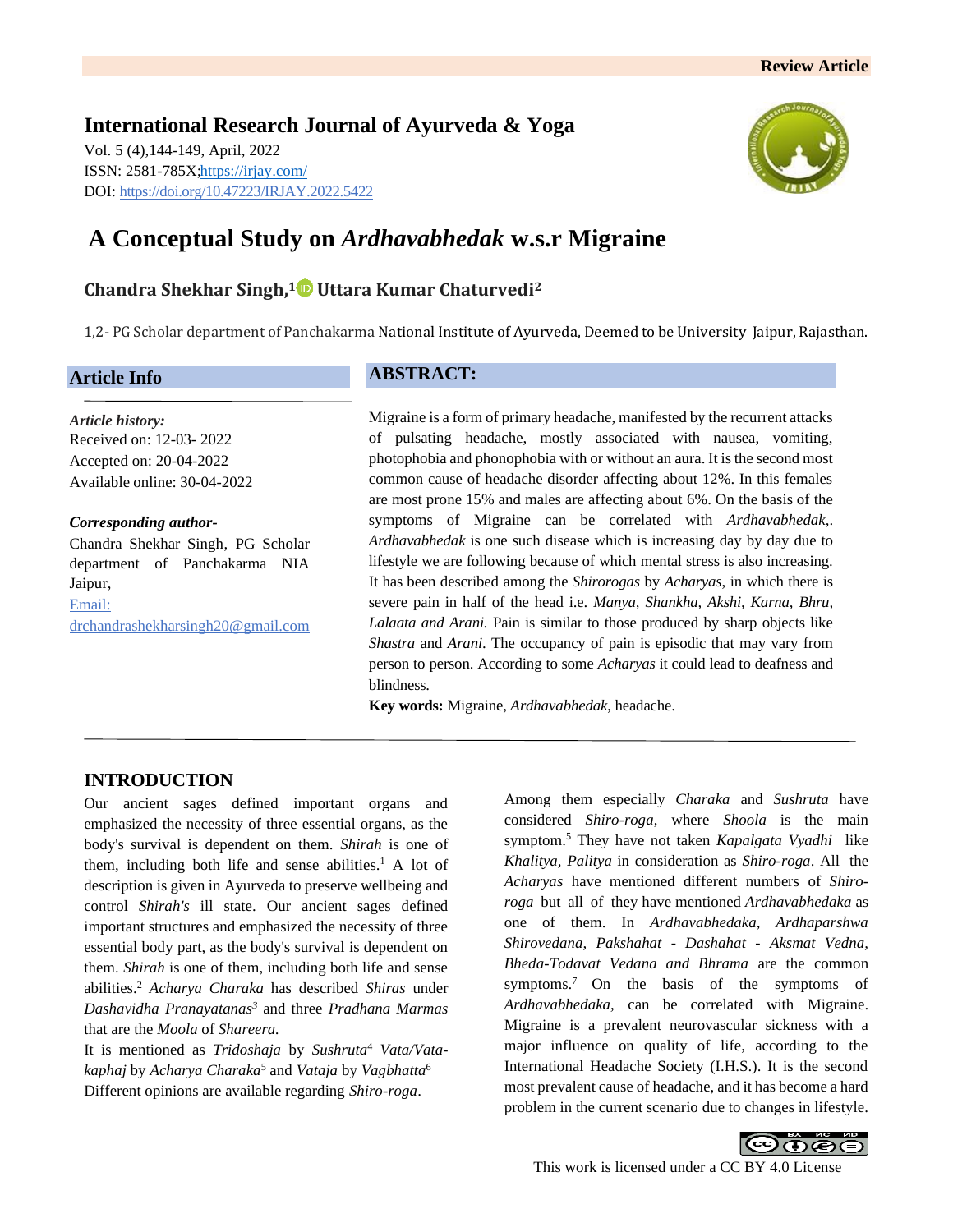It affects three times as many women as it does men. More than two-thirds of Migraine sufferers have never sought medical advice or have stopped doing so. It goes undiagnosed and untreated. The precise mechanism of migraine is yet unknown. As a result, the World Health Organization lists migraine as one of the world's most debilitating medical conditions. Migraine is increasingly considered a chronic illness rather than just a headache. The term "migraine" refers to a vascular spasm condition affecting the cranial blood vessels. Increased sensitivity to light and sound (Son photophobia), nausea, auras, difficulty speaking, and strong pain on one side of the head are all symptoms of a migraine episode.

It is mainly divided into two subtypes- Migraine without aura (common migraine) and Migraine accompanied by aura (classical migraine). Classic migraines account for 25% of migraine cases, and there is frequently a familial history of the disorder. Visual disturbances such as fortification, scotomata (blind spots within the field of vision), or visual field abnormalities may occur before the beginning of headache in classical migraine. Unusual tastes and aromas may also be present in the aura. The most common type of migraine is common migraine, which accounts for 75% of all instances.<sup>8</sup> As a result, there is a need to investigate an effective Migraine management strategy.

In *Ayurveda* headaches are known by *Shiroroga*, *Shirotapa*, *Shirahshula* according to *Sushruta Aacharya*. There are 11 type of S*hiroroga* according to *Acharya Sushruta* and *Bhavprakasha* viz *Vattaja*, *Pittaja*, *Kaphaja*, *Tridoshaja*, *Raktaja*, *Krimijakshayaja*, *Sankhaka*, *Suryavarta*, *Anantvatta* and *Ardhavabhedaka*. *Ardhavabhedaka* seems to be most similar with Migraine headache. *Ardha* refers to something affecting only one side of the head and *Bhedavat* indicates that is splitting, pricking and piercing in nature. Therefore, *Ardhavbhedaka*  means splitting, pricking and piercing pain affecting the half side of head at every fortnight or 10 days due to the vitiated *Doshas*. *Acharya Vagbhatta* has mentioned *Ardhaavbhedaka* under *Vataja Shiroroga*, when greatly aggravated it destroys the eyes (sight) and the ears (hearing). Western drug treatment options have multiple side effects and are largely unsuccessful in the managing Migraine headache.

In India, 15-20% of people suffer from migraine. The World Health Organization estimates the worldwide prevalence of current migraine to be 10% and the lifetime prevalence to be 14%. In the United States, more than 30

million people suffer from 1 or more migraine headaches per year. This corresponds to approximately 18% of females and 6% of males. Approximately 3000 migraine attacks per million persons worldwide occur every day. Migraine also has a strong genetic component.<sup>8</sup>

# **MATERIAL AND METHOD**

*Ardhawabhedak* related literature is explained from classical texts such as *Sushruta Samhita, Ashtanga Sangraha, Ashtang Hridaya, Bhavprakash, Charak Samhita* etc. Reviewing of contemporary literature focusing on journals, articles, internet material and previous research papers related to these subject.

# **AIM AND OBJECTIVE**

The aim of the present study is to review a conceptual study on the disease *Ardhavabhedaka* w.s.r. to migraine.

#### **Literary review**

*Nidana* plays an important role in manifestation of disease. Ancient *Acharyas* like *Charaka*, *Bhela* etc have mentioned independent and specific *Nidanas* of *Ardhavabhedaka*  whereas *Vagbhatta* has explained only *Samanya Shiroroga Nidanas* which will produce any type of *Shirorogas*  including *Ardhavabhedaka*. From the available information on *Samanya Nidana* of *Shiroroga* and specific *Nidana* of *Ardhavabhedaka*, the *Nidanas* have been classified as *Aharaja, Viharaja, Manasika* and *Anya Nidana.* Among the specific *Nidana* mentioned for *Ardhavbhedaka*, no reference is available in classics regarding *Manasika Bhavas*. But there are few *Samanya Shiroroga Nidana* which are *Manasika* in origin which can be taken into account on the basis of knowledge of Migraine. While considering *Poorvarupa* there is no specific *Poorvaroopa* mentioned in *Brihattrayi,* In *Madhava Nidana*, general *Purvarupa* for *Shirahshoola* has been mentioned as - *Ishat Daha and Supti.<sup>14</sup>*

#### *Dosha* **predominance in** *Ardhavabhedaka:*

- *Vataja or Vata-Kaphaja: Acharya Videha, Charaka, Madhava, Bhavamishra.* 

#### - *Tridoshaja: Acharya Sushruta*

- *Vataja***:** *Vagbhatta* 

- *Vata- Pitta Dosha***:** *Dalhana* in commentary of *Sushruta Samhita.*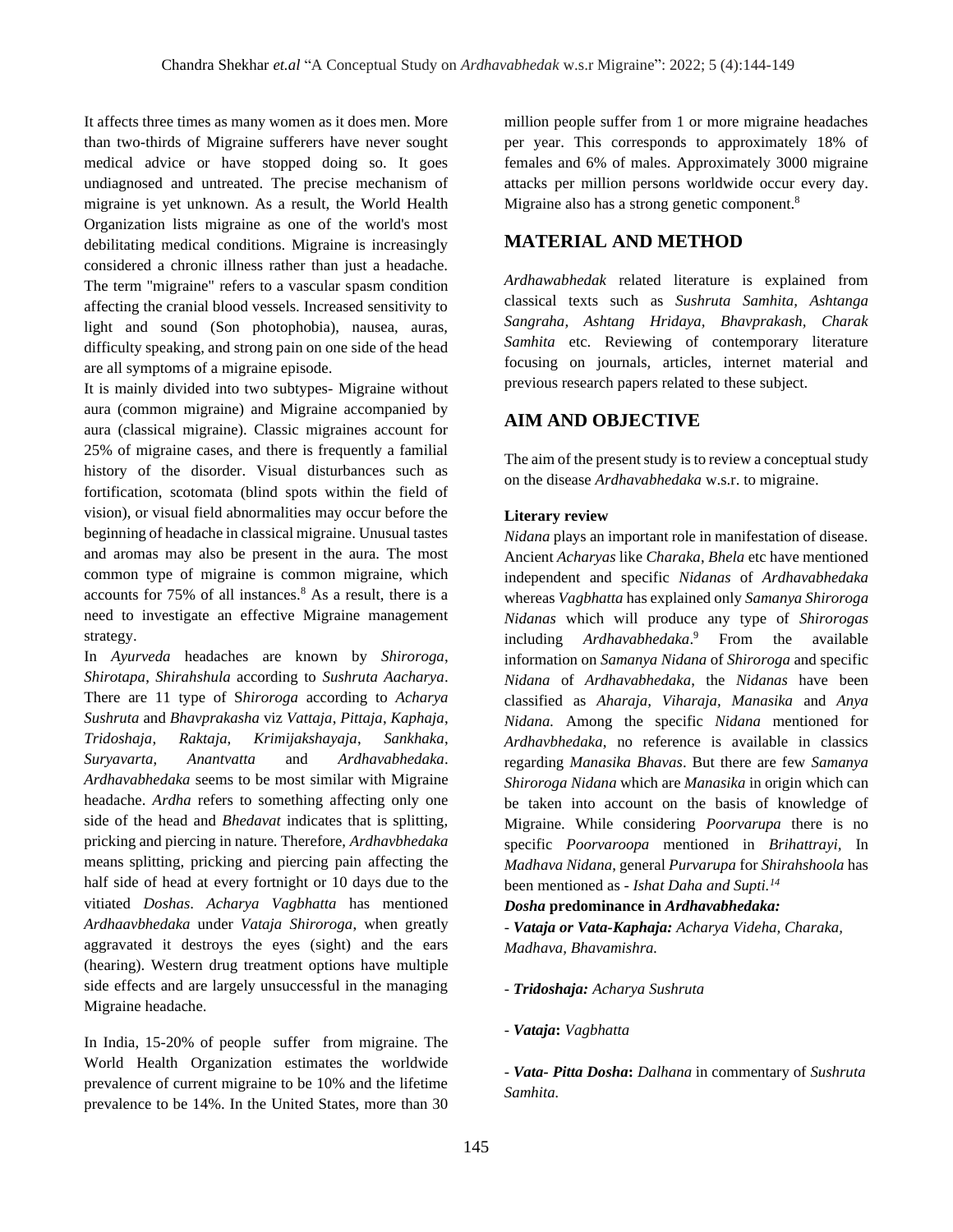#### *Roopa* **of** *Ardhavabhadaka***(Table 1)**

Periodicity of pain is explained by *Acharya Videha*. He has explained patient experienced attack of migraine in 3 days, 7 days, 15 days, 30 days of interval.

#### *Samprapti* **of** *Ardhavabhedak* **according to** *Charaka***<sup>10</sup>** *(flow chart)*

*Samprapti Ghatak***:** *Dosha- Tridoshaja* or *Vata Kaphaja Dushya-Rasa-Rakta Udbhava - Amashaya - Pakvashya. Sanchara - Rasayani Marga - Abhyantara Svabhava - Ashukari Adhisthana - Shirah* (Head) *Chikitsa*

#### **According to** *Chakradatta***-**

*Nasya* of *Kumkuma* mixed with sugar and fried with ghee is used, *Nasya* with *Kwath* (decoction) of *Dashamoola* mixed with ghee and rock salt cures the *Ardhavabhedak*. 12 **According to** *Susruta Samhitha<sup>11</sup>*

*Sushruta* advised to give *Bahya Chikitas* like *Snehan*, *Swedan, Abhyanga, Parisheka, Upanaha*, *Shirobasti; Abhyantara Chikitsa* i.e. *Snehapana*, *Anuvasana* and *Niruha Basti*; *Nasya* with *Sirishphala*, *Dashmooladya Avapidana*, *Madhukadhya Avapidan*, *Madhuradi Nasya*.

#### **According to** *Astanga Hridaya<sup>12</sup>*

*Shirishabeeja Nasya, Shaliparni Kwata Nasya* and *Lepa* of *Prapunnatabeeja* with *Amla*.

#### **According to** *Yogratnakar*

*Suryavartha Chikitsa* can be adopted for *Ardhavabhedhak* and *Snehana, Svedana, Dhumapana, Snigdhoshna Ahar. Vidanga, Krishna Tila Tila* used for *Lepa.* **According to** *Charaka Samhitha<sup>13</sup>*

*Chatusneha (Ghritha, Taila, Vasa, Majja) Shirovirechana, Kayavirechana, Nadi Sweda, Jeerna Ghritha, Niruha Basti, Anuvasana Basti, Upanaha, Shirobasti, Dahanakarma* and *Samanya Pratishyaya Chikitsa* are prescribed.

*Pathya – Apathya<sup>12</sup> (Table 2,3)*

# **DISCUSSION**

Almost all the *Acharayas* have mentioned *Ardhavabhedak*  in *Shiro-roga*. *Acharaya Sushruta* has mentioned 11 types of *Shiro*-*roga* in *Uttar Tantra* Among them, one of them is *Ardhavabhedak* in which paroxysmal unilateral headache associated with vertigo and pain of varying intensity is seen. *Ardhavabhedak* can be scientifically correlated with Migraine due to its cardinal feature "half sided headache". The prevalence of *Vatadosha* may be seen in the highest *Nidanas*. *Vata* is aggravated by a dry-goods addiction, a poor diet, or eating on an empty stomach. The amount of food consumed is determined by the digestive system's capacity. Even light food items, when consumed in large quantities, can cause *Agnimandhya*, 4 resulting in *Amarasa* formation, which clogs the channels and aggravates all three *Doshas*. The other issue is that exposure to eastern wind causes headaches via constriction of blood vessels caused by *Sheeta Guna* of *Vata*. Similarly, suppressing natural desires stifles *Vata's* mobility. In the contrary sequence, excessive sexual indulgence causes *Dhatus* degeneration. The many varieties of pain, such as *Toda*, *Bheda*, and others, are also indicative of *Vata dosha's "Vishama"* character.

Migraine headaches are characterized by a throbbing, severe headache in one part of the head. It mainly affects persons in their forties and fifties. Females are three times as likely than males to have it. Migrane headaches are usually unilateral and occur in the temporal area. It is found in people who are neurotic, inflexible, perfectionists, and who overwork themselves to exhaustion. It is linked to *Ardhavbhedak* in Ayurveda. It is caused by *Virudha Aahar*, *Vata Vardhak Aahar*, stress, and a lack of quality sleep. Migraine is caused by vitiated *Vata* and *Pitta Dosha*, according to Ayurveda. *Vata* may be aggravated by a variety of reasons such as excessive exercise, trauma, stress, *Vatika Ahara Vihar*, and pitta can be aggravated by consuming *Pitta Vardhak Aahar Vihar* such as greasy and spicy foods, junk food, and so on. *Ardhavabhedak* with special reference to Migraine can be cured or controlled according to individual life style. Following the ethical regimen migraine can be controlled. Ayurveda presents a striking alternative to the biochemical model of modern medicine.

## **CONCLUSION**

Migraine is a vascular disorder characterized by repeated headaches. The pain is generally unilateral and throbbing in nature. It causes a sudden onset of occipital headache, visual abnormalities, diplopia, and severe vertigo that can last anywhere from 5 to 60 minutes. These symptoms can occur with or without an aura, which is a warning indicator. Aura sufferers experience spots, wavy lights, and flashing lights. It's a serious and perplexing issue. Successful therapy is still a challenge for modern science. As a result,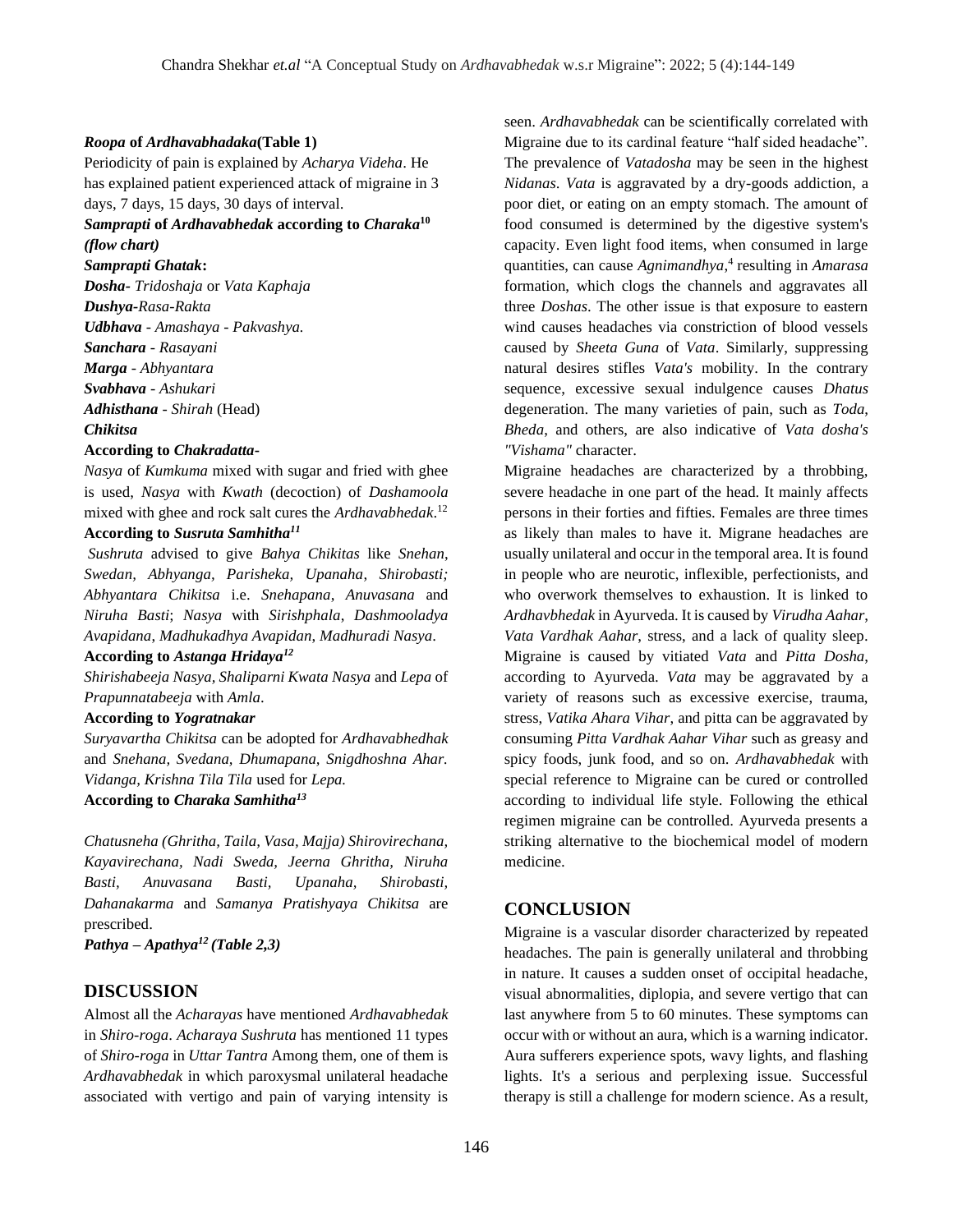Ayurveda provides a solution to this fundamental issue. It is critical to comprehend this sickness in order to provide the most effective migraine treatment. *Pathya* and *Apathya*, as mentioned in Ayurveda texts, are highly important, and a migraine sufferer should eat these foods.

# **Acknowledgements:- Nil Conflict of Interest – None Source of Finance & Support - Nil**

#### **REFERENCES**

- 1. Acharya YT, Agneevesha, Charaka Samhita with Ayurveda Dipika Sanskrita Commentary by Chakrapani, Revised by Acharya Charaka &Dradhabala, Sutra Sthana chap. 17 / 12 Chaukhambha Publication, New Delhi, Reprint 2014.pp.99.
- 2. Acharya YT, Agneevesha, Charaka Samhita with Ayurveda Dipika Sanskrita Commentary by Chakrapani, Revised by Acharya Charaka &Dradhabala, Sutra Sthana chap. 17 / 12 Chaukhambha Publication, New Delhi, Reprint 2014.pp.99.
- 3. Acharya YT Agneevesha, Charaka Samhita with Ayurveda Dipika Sanskrita Commentary by Chakrapani, Revised by Acharya Charaka &Dradhabala, Sutra Sthana chap. 29 / 3, Chaukhambha Publication, New Delhi, Re-print 2014.pp.576.
- 4. Acharya YT Sushruta, Sushruta Samhita with the Nibandhsangraha sanskrita commentary by Dalhanacharya, Uttartantra chap. 25/ 15 Chaukhambha Surbharti Publication, Varanasi, 2014.pp.655.
- 5. Acharya YT Agneevesha, Charaka Samhita with Ayurveda Dipika Sanskrita Commentary by Chakrapani, Revised by Acharya Charaka &Dradhabala, SidhdhiSthana chap. 9 /

75 Chaukhambha Publication, New Delhi, Re-print 2014, .pp.721.

- 6. Tripathi B Vagbhatta, Ashtang Hridayam with Nirmala hindi commentary Uttar Sthan chap. 23 / 7Chaukhambha Sanskrit Pratishthan, Delhi, Re – print 2011.pp.1051.
- 7. Acharya YT Sushruta, Sushruta Samhita with the Nibandhsangraha sanskrita commentary by Dalhanacharya, Uttartantra chap. 25/ 15 Chaukhambha Surbharti Publication, Varanasi, 2014.pp.655.
- 8. Scott-Brown's Otorhinolaryngology Head and Neck Surgery,  $7^{\text{th}}$ ed. , p. 1722.
- 9. Gupta A, Vagbhatta, Ashtang Sangrahavol 2, A.S.Ut.27/ 2. Choukhamba krishnadas academy Varanasi, reprint edition 2016
- 10. Tripathi B Astanga Hridayam of Srimadvagbhata (Vol. 1). Chaukhamba Sanskrit Pratisthan.2009.
- 11. Tripathi R . Agnivesha Charak Samhita (Vol. 2). Chaukhamba Sanskrit Pratishthan.2009
- 12. Murthey K.R.S . Illustrated Susuta Samhita (Vol. 3). Chaukhambha Orientalia.2012
- 13. Tripathi R. Agnivesha Charak Samhita (Vol. 2). Chaukhamba Sanskrit Pratishthan.2009
- 14. Tripathi B. Astanga Hridayam of Srimadvagbhata (Vol. 1). Chaukhamba Sanskrit Pratisthan.2009

**How to cite this article:** Singh C.S, Chaturvedi U.K "A Conceptual Study On *Ardhavabhedak* W.S.R Migraine" IRJAY.[online]2022;5(4);144-149. Available from: [https://irjay.com](https://irjay.com/) DOI:https://doi.org/10.47223/IRJAY.2022.5422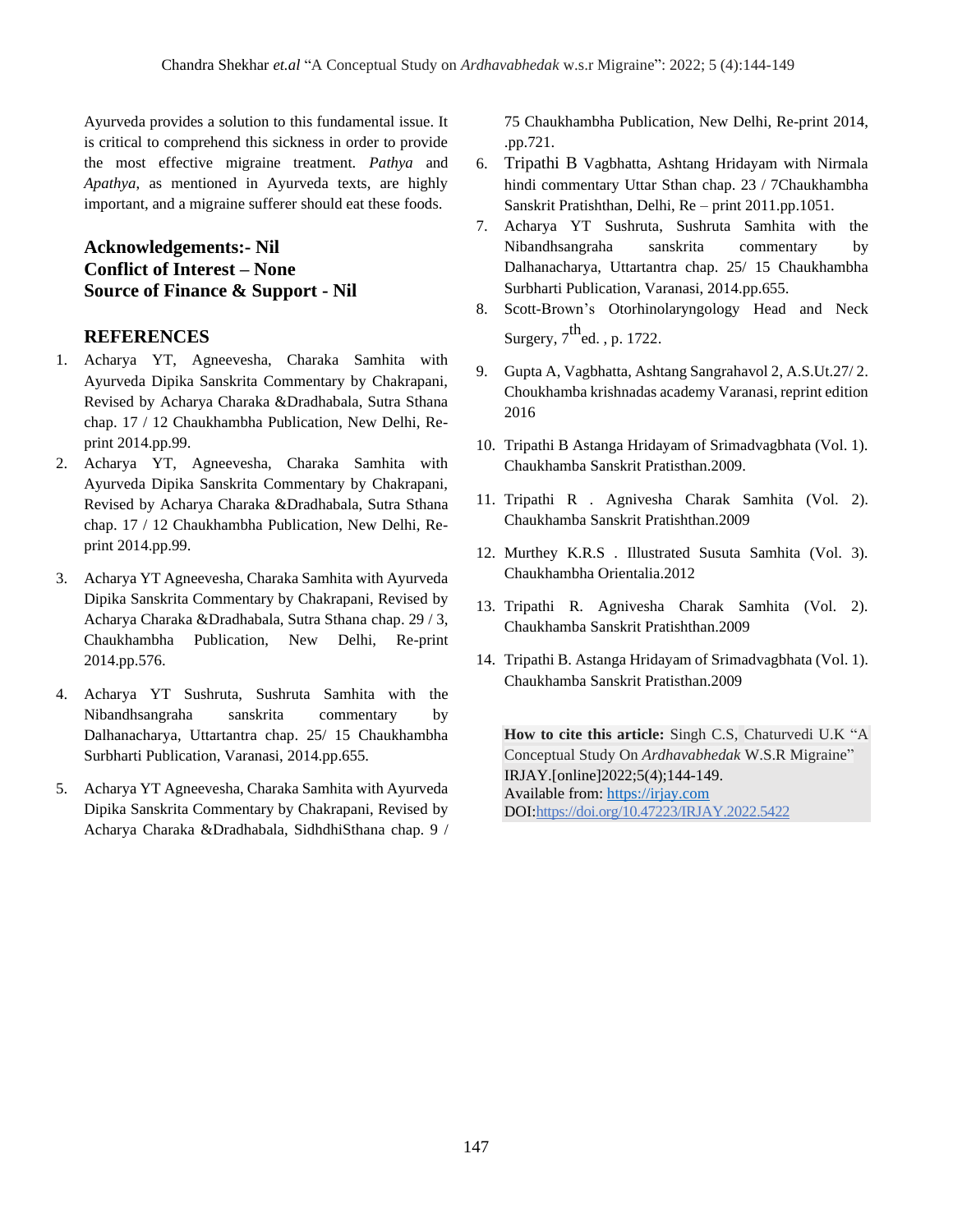# *Samprapti* **of** *Ardhavabhedak* **according to** *Charaka***<sup>14</sup>**

**Flow Chart** *NIDAN*  ↓ 1. *Aharaj* 2.*Viharaja* 3.*Mansika* 4.*Agantuja*  ↓ Vitiation of *Tridosha* ↓ Enters *Siras* of *Shiras* ↓ Vitiates the *Rakta* ↓ Gets lodged in *Ardha Shiras* ↓ *Ardhavbhedaka* 

|  | Table 1 Shows Roopa of Ardhavabhadaka: |  |  |
|--|----------------------------------------|--|--|
|--|----------------------------------------|--|--|

|                   | S.NoLaxanas                                   | Ca.S.                            | Su.S.          | Va             | M.N        | Bh.                          |  |
|-------------------|-----------------------------------------------|----------------------------------|----------------|----------------|------------|------------------------------|--|
| 1.                | Pain in side of neck                          | $\begin{array}{c} + \end{array}$ |                | $\ddot{}$      | $\pm$      | $\ddot{}$                    |  |
| 2.                | Pain in eye brows                             | $\mathrm{+}$                     | ä,             | $\ddot{}$      | $\ddot{}$  | $+$                          |  |
| 3.                | Pain in temple                                | $\begin{array}{c} + \end{array}$ | ä,             | $+$            | $\ddot{+}$ | $\ddot{}$                    |  |
| 4.                | Pain in ear                                   | $+$                              | $\blacksquare$ | ä,             | $\pm$      | $+$                          |  |
| 5.                | Pain in eyes                                  | $+$                              |                | ä,             | $\ddot{}$  | $+$                          |  |
| 6.                | Pain in forehead of any one side              | $+$                              | $\blacksquare$ | $+$            | ä,         | $\blacksquare$               |  |
| $\overline{7}$ .  | Cutting type of pain                          | $\boldsymbol{+}$                 | ä,             | $\blacksquare$ | $\pm$      | $\blacksquare$               |  |
| 8.                | Piercing pain                                 | $\blacksquare$                   | $\ddot{}$      | $\blacksquare$ | ä,         | $\blacksquare$               |  |
| 9.                | Pricking Type of pain                         |                                  | $+$            | Ĭ.             | L,         | $\overline{a}$               |  |
| $\overline{10}$ . | Giddiness                                     | $\blacksquare$                   | $+$            | $+$            | ä,         | ä,                           |  |
| 11.               | Throbbing type of pain                        | $\ddot{}$                        | ä,             | $+$            | ÷,         | $\blacksquare$               |  |
| 12.               | <b>Tinnitus</b>                               | $\blacksquare$                   | $\blacksquare$ | $+$            | ä,         | $\blacksquare$               |  |
| 13.               | As if eyes are being pulled out.              | $\blacksquare$                   | $\blacksquare$ | $+$            | ä,         | $\blacksquare$               |  |
| $\overline{14}$ . | As if sutures of head are being<br>separated. | $\blacksquare$                   | Ĭ.             | $+$            | ä,         | ä,                           |  |
| 15.               | Trismus & Frozen shoulder                     | $\overline{\phantom{a}}$         |                | $+$            | ä,         | L,                           |  |
| 16.               | Intolerance to light                          | $\blacksquare$                   |                | $\ddot{}$      | ä,         |                              |  |
| 17.               | Running of nose                               | $\blacksquare$                   | ä,             | $+$            | L,         | ä,                           |  |
| 18.               | Damage to eye sight                           | $+$                              | $\blacksquare$ | $+$            | $+$        | $+$                          |  |
| 19.               | Damage to hearing                             | $\,{}^+$                         | ٠              | $\ddot{}$      | $+$        | $\qquad \qquad \blacksquare$ |  |